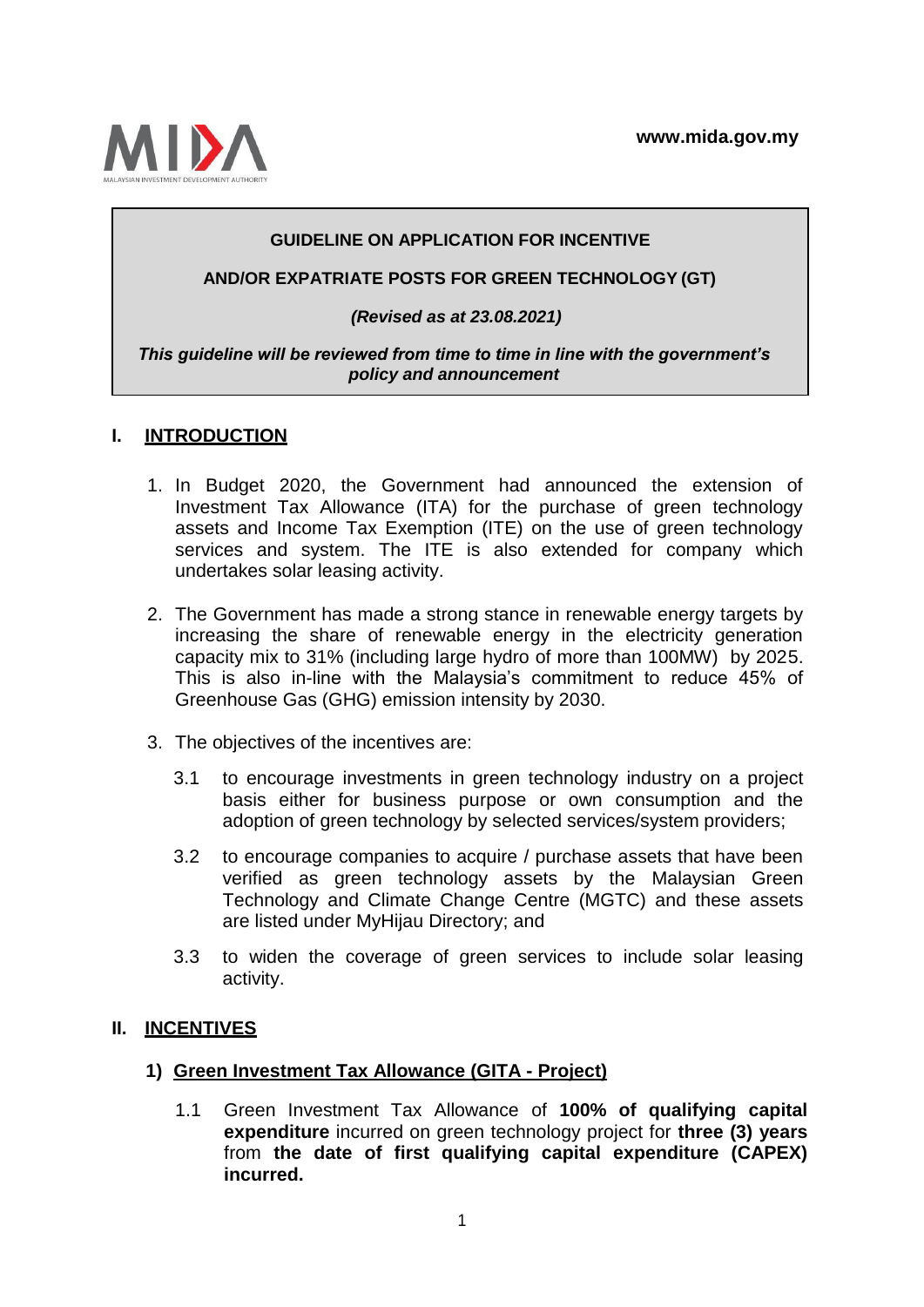- 1.2 The date of first qualifying CAPEX shall not be earlier than the date of application received by MIDA.
- 1.3 The allowance can be offset against **70% of statutory income** for each year of assessment.
- 1.4 Unutilised allowance can be carried forward until they are fully absorbed.

# **2) Green Income Tax Exemption (GITE)**

# **2.1 Services**

**Green Income Tax Exemption of 70% on statutory income** for qualifying green services where:

- a) The period of incentive is for **three (3) years** starting from assessment year of the **first invoice related to green technology services** issued; and
- b) The **date of the first invoice shall not be earlier than the date of application received by MIDA.**

# **2.2 Solar Leasing**

a) **Green Income Tax Exemption of 70% on statutory income** for solar leasing activity for a period of **up to ten (10) years** of assessment. This incentive will be considered based on tier as follows:

| <b>Capacity (MW)</b>   | <b>Incentive Period</b> |
|------------------------|-------------------------|
| $>3$ MW- $\leq 10$ MW  | 5 years                 |
| $>10$ MW- $\leq 30$ MW | 10 years                |

b) The incentive period shall commence from the **date of first invoice issued** and **this date shall not be earlier than the date of application received by MIDA**.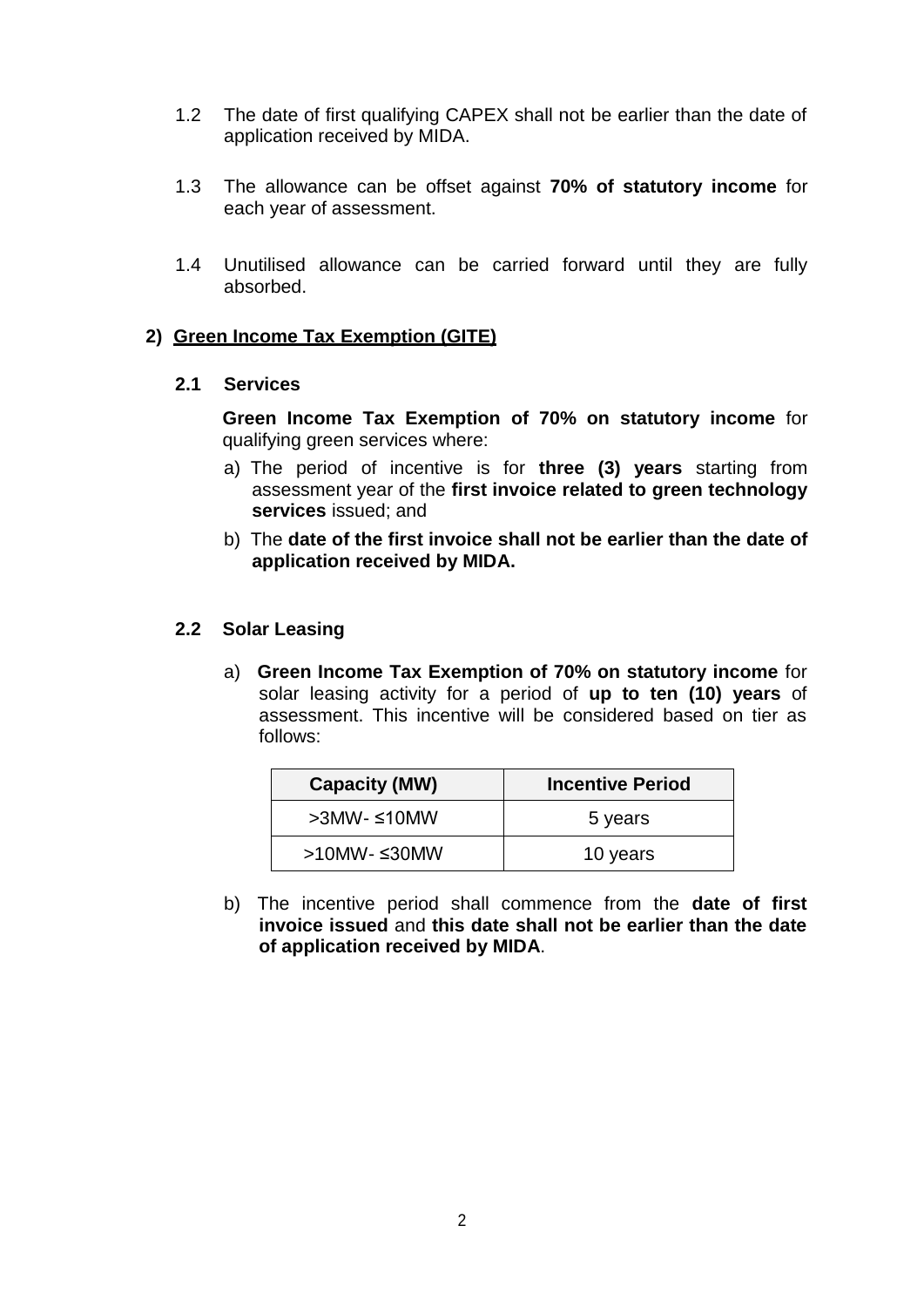# **III. ELIGIBILITY CRITERIA**

- 1. New or existing company must be incorporated under the Companies Act, 2016 and resident in Malaysia.
- 2. The eligibility criteria are:

| <b>Incentive</b>                                  |  | <b>Eligibility Criteria</b>                                                                                                                                                                                                                                                                                                                                                                              | <b>Qualifying Activities</b> |
|---------------------------------------------------|--|----------------------------------------------------------------------------------------------------------------------------------------------------------------------------------------------------------------------------------------------------------------------------------------------------------------------------------------------------------------------------------------------------------|------------------------------|
| Green<br>Tax<br>Investment<br>Allowance<br>(GITA) |  | i)<br>New company is a newly incorporated<br>company which proposes to undertake<br>qualifying activities and has yet to<br>generate any income;                                                                                                                                                                                                                                                         | Appendix I                   |
|                                                   |  | or                                                                                                                                                                                                                                                                                                                                                                                                       |                              |
|                                                   |  | Existing company which:<br>undertakes qualifying activities for<br>own consumption or project based;<br>or<br>undertakes<br>business<br>new<br>in.<br>qualifying activities and generates<br>new separate income from the<br>existing operations.                                                                                                                                                        |                              |
|                                                   |  | ii)<br>Company which has<br>incurred<br>first<br>qualifying CAPEX or generated energy<br>or started energy saving project before<br>application made to MIDA is not eligible<br>for this incentive.                                                                                                                                                                                                      |                              |
|                                                   |  | The date of first qualifying CAPEX must<br>be on or after application received by<br>MIDA.                                                                                                                                                                                                                                                                                                               |                              |
|                                                   |  | iii)<br>Company must comply with all of the<br>following criteria:<br>a) minimise the degradation of the<br>environment or reduce greenhouse<br>emission;<br>b) promote health and improvement of<br>environment; and<br>c) conserve the use of energy, water<br>and/or other forms of<br>natural<br>resources or promote the use of<br>renewable energy or able to recycle<br>waste material resources. |                              |
|                                                   |  | iv)<br>The equipment/assets used in the GITA<br>projects must be owned by the company,<br>recognised and registered under the<br><b>MyHIJAU</b><br>Mark<br>or<br>have<br>product<br>certification<br>that<br>recognised<br>is<br>and<br>accepted by MGTC.                                                                                                                                                |                              |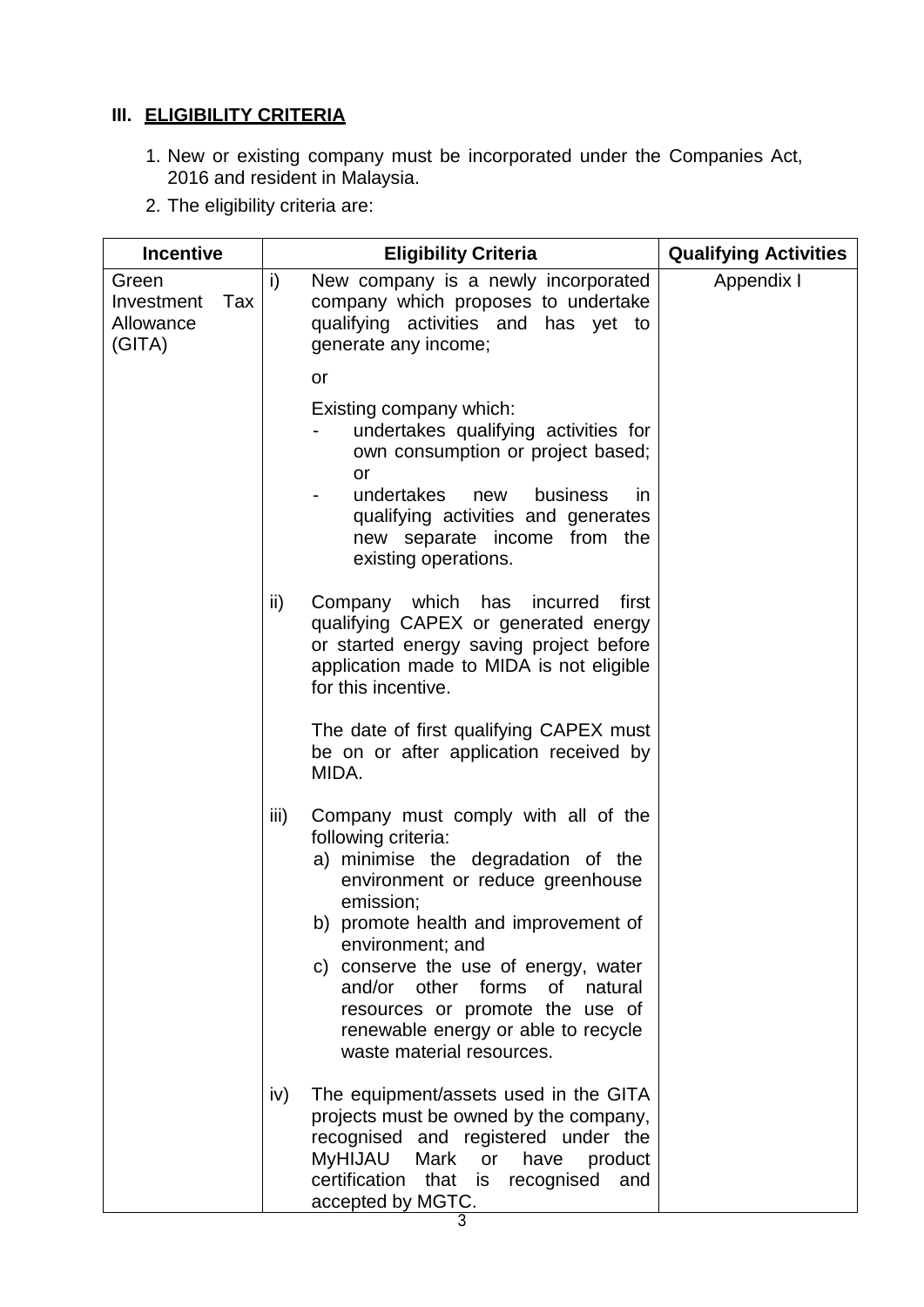| <b>Incentive</b> | <b>Eligibility Criteria</b>                                                                                                                                                                                                                                                                                                               | <b>Qualifying Activities</b> |
|------------------|-------------------------------------------------------------------------------------------------------------------------------------------------------------------------------------------------------------------------------------------------------------------------------------------------------------------------------------------|------------------------------|
|                  | Companies within the same<br>V)<br>group<br>undertaking the same green project as<br>their<br>parent companies /<br>related<br>companies* will<br>be imposed<br>with<br>conditions or part of conditions under the<br>P.U.(A)421/1990,<br>Promotion<br>0f<br>Investments Act 1986.                                                        |                              |
|                  | Company which has been approved with<br>vi)<br>GITA and plans to undertake<br>the<br>same/other qualifying activities can be<br>considered for approval subject to the<br>validity of the same effective date of<br>current incentive period approved by<br>MIDA.                                                                         |                              |
|                  | Company which has already been<br>vii)<br>approved with Green Technology<br>Incentive under the Section 127(3A),<br>Income Tax Act 1967 or Selected<br>Industries under Section 4D, Promotion<br>of Investment Act 1986 and plans to<br>undertake the same/other qualifying<br>activities is not eligible to apply for this<br>incentive. |                              |
|                  | viii) For Green Building:                                                                                                                                                                                                                                                                                                                 |                              |
|                  | a) Company must submit application<br>form together with the Provisional<br>Green Building Certificate (e.g.<br>Design Assessment,<br>Actual<br>Assessment, etc.). Submission must<br>be made before the completion of the<br>Green Project.                                                                                              |                              |
|                  | b) Company which has already obtained<br>the Final Certificate or equivalent is<br>not eligible to apply for this incentive.                                                                                                                                                                                                              |                              |
|                  | The qualifying capital expenditure can<br>be backdated not earlier than 3 years<br>from the date of application received by<br>MIDA but not earlier than 1 January<br>2020.                                                                                                                                                               |                              |
|                  | Company which has been granted GITA<br>$\mathsf{ix}$<br>incentive, is allowed to claim for GITA<br>incentive with the following incentives in<br>the same basis period for a year of<br>assessement:                                                                                                                                      |                              |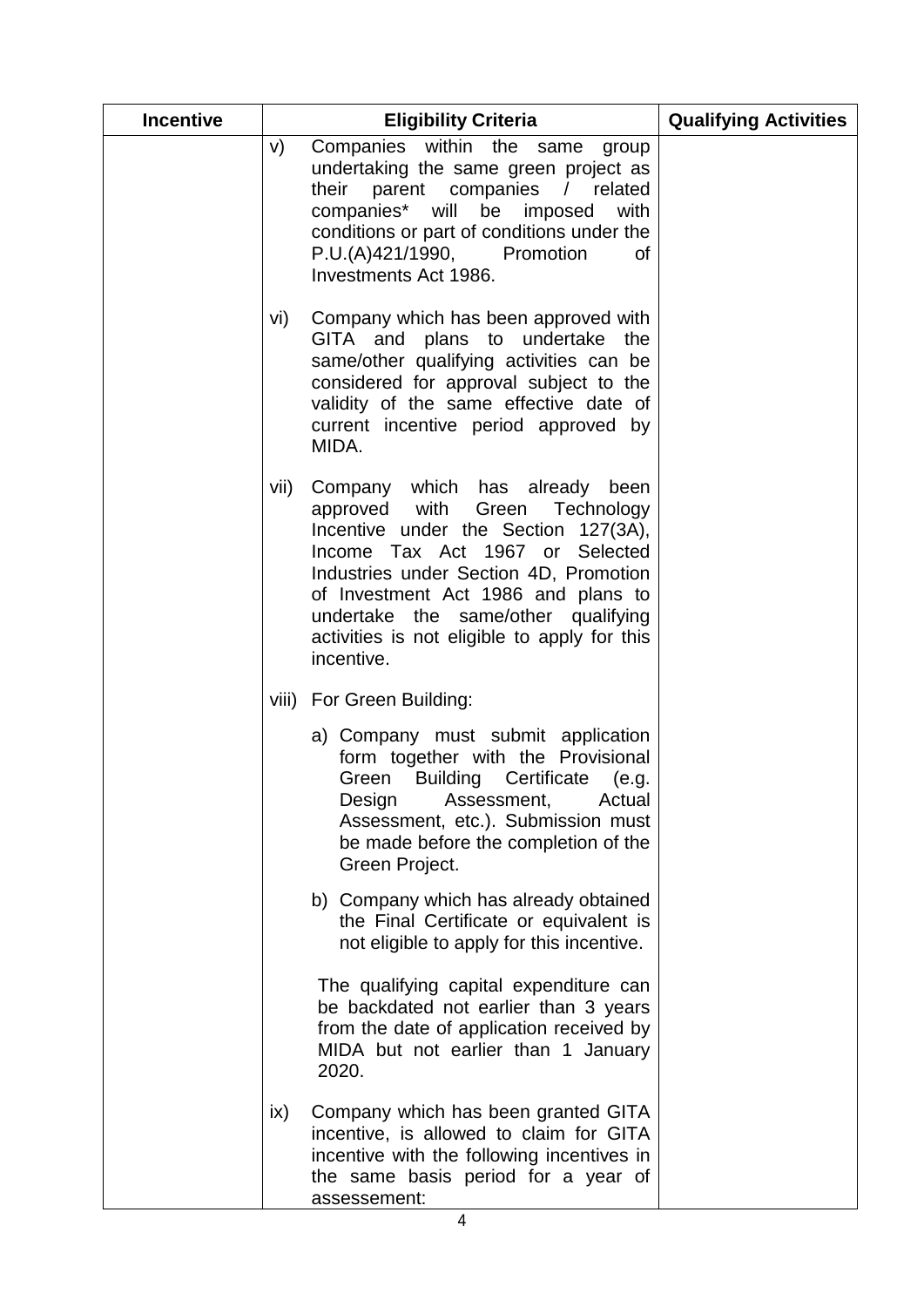| <b>Incentive</b>                                                 | <b>Eligibility Criteria</b>                                                                                                                                                                                                                                                                                                                                                                                                                                                                                                                                                                                                                                                                                                                                                                                                                                                                                                      | <b>Qualifying Activities</b> |
|------------------------------------------------------------------|----------------------------------------------------------------------------------------------------------------------------------------------------------------------------------------------------------------------------------------------------------------------------------------------------------------------------------------------------------------------------------------------------------------------------------------------------------------------------------------------------------------------------------------------------------------------------------------------------------------------------------------------------------------------------------------------------------------------------------------------------------------------------------------------------------------------------------------------------------------------------------------------------------------------------------|------------------------------|
|                                                                  | <b>Status</b><br>a) Pioneer<br>under<br>the<br>Promotion of Investments Act 1986<br>subject to GITA incentive to be<br>after<br>absorbed<br>the<br>expiry<br>0f<br>Pioneer Status period.<br>b) Investment Tax Allowance under<br>the Promotion of Investment Act<br>1986 subject to different asset<br>under each incentive.<br>c) Reinvestment Allowance<br>under<br>7A<br><b>Schedule</b><br>Investment<br><b>or</b><br>Allowance for service sector under<br>Schedule 7B, the Income Tax Act<br>1967 subject to different asset<br>under each incentive.<br>d) Exemption of income under the<br>P.U.(A) 112/2006, Income Tax Act<br>1967 subject to GITA Incentive to<br>be absorbed after the expiry of<br>exemption of income period.<br>e) Investment Tax Allowance under<br>P.U.(A) 113/2006, Income Tax Act<br>1967 subject to different asset<br>under each incentive.<br>X)<br>Acquisition of green assets which have |                              |
|                                                                  | been fully or partially funded by Grant<br>received from Government are<br>not<br>eligible to be claimed as assets under<br>green technology incentives.                                                                                                                                                                                                                                                                                                                                                                                                                                                                                                                                                                                                                                                                                                                                                                         |                              |
| Income<br>Green<br>Exemption<br>Tax<br>(GITE)<br><b>Services</b> | i)<br>Company which has been established<br>after 25 October 2013 and proposes to<br>undertake the qualifying activities as per<br>Appendix II.                                                                                                                                                                                                                                                                                                                                                                                                                                                                                                                                                                                                                                                                                                                                                                                  | Appendix II                  |
|                                                                  | New company is a newly incorporated<br>company which proposes to undertake<br>qualifying activities and has yet to<br>generate any income;                                                                                                                                                                                                                                                                                                                                                                                                                                                                                                                                                                                                                                                                                                                                                                                       |                              |
|                                                                  | Company which has issued first invoice<br>before application made to MIDA is not<br>eligible for this incentive.                                                                                                                                                                                                                                                                                                                                                                                                                                                                                                                                                                                                                                                                                                                                                                                                                 |                              |
|                                                                  | ii)<br>Company must comply with all the<br>following criteria:<br>a) employs at least five (5) full-time<br>employees working in Malaysia<br>including at least two (2) competent                                                                                                                                                                                                                                                                                                                                                                                                                                                                                                                                                                                                                                                                                                                                                |                              |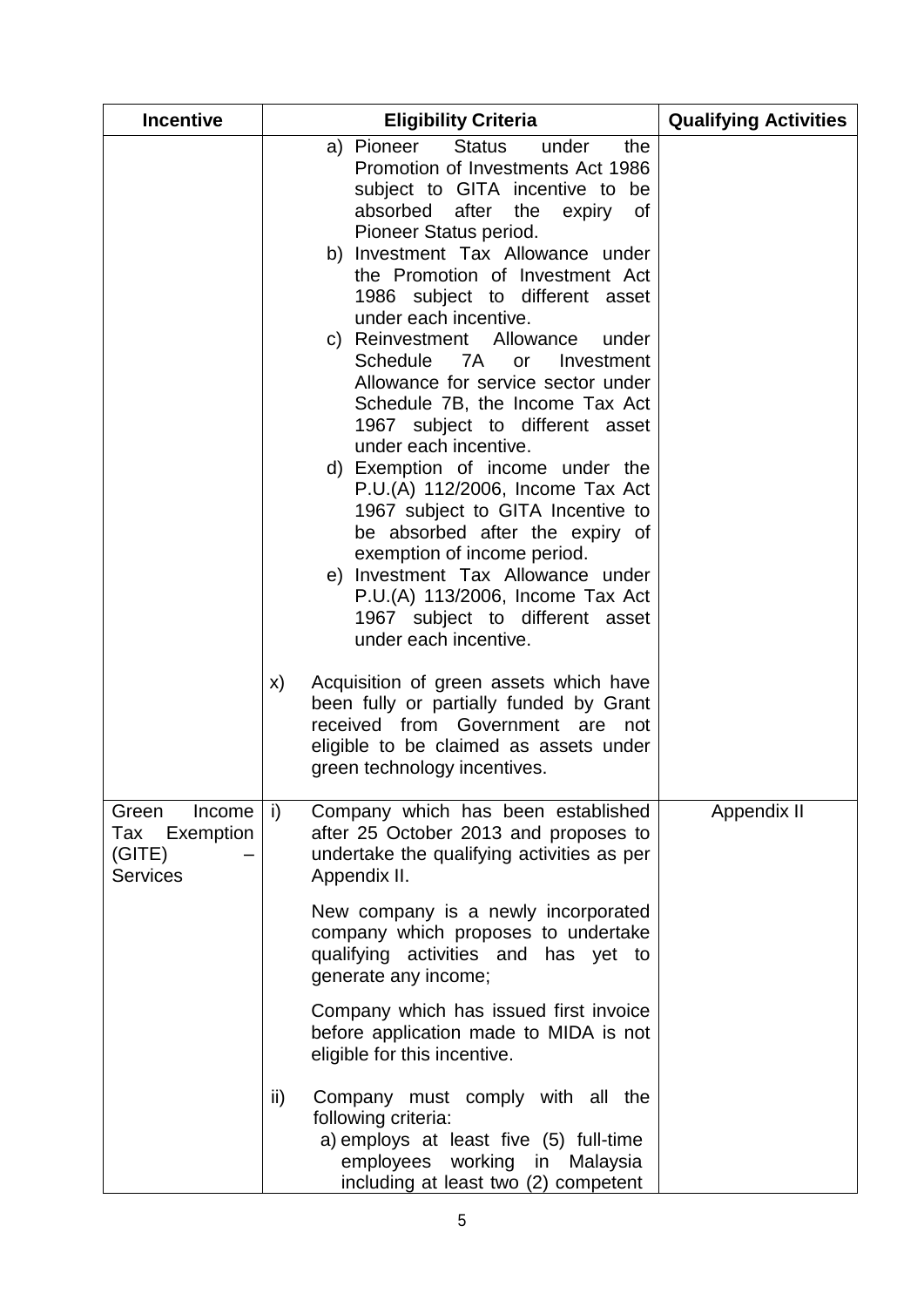| <b>Incentive</b>                                                                                         | <b>Eligibility Criteria</b>                                                                                                                                                                                                                                                                                                                                                                                                                                                                                                                                                                                                                                                                                                                                                                                                                                                                                                                                                                                                                                                   | <b>Qualifying Activities</b> |
|----------------------------------------------------------------------------------------------------------|-------------------------------------------------------------------------------------------------------------------------------------------------------------------------------------------------------------------------------------------------------------------------------------------------------------------------------------------------------------------------------------------------------------------------------------------------------------------------------------------------------------------------------------------------------------------------------------------------------------------------------------------------------------------------------------------------------------------------------------------------------------------------------------------------------------------------------------------------------------------------------------------------------------------------------------------------------------------------------------------------------------------------------------------------------------------------------|------------------------------|
|                                                                                                          | personnel** in green technology<br>(refer requirement of competent<br>personnel);<br>b) must have a green policy related to<br>environmental<br>the<br>or<br>sustainability***;<br>c) must have documented Standard<br>Operating Procedure<br>(SOP) to<br>ensure quality of services;<br>d) 100% income must be derived from<br>the respective green technology<br>services; and<br>e) company must undertake at least<br>three (3) qualifying activities from<br>the respective green technology<br>sectors. The list of green services<br>activities are as follows:<br>Audit<br>Engineering<br>$\bullet$<br>Procurement<br>Consultancy / Advisory<br>$\bullet$<br><b>System Design</b><br>$\bullet$<br><b>Feasibility Study</b><br>$\bullet$<br>Testing<br>$\bullet$<br>Commissioning<br>Installation<br>$\bullet$<br>Maintenance, Repair & Overhaul<br>$\bullet$<br>(MRO)<br>Funding<br>Certification / Verification<br>iii)<br>Only one company in the same group is<br>eligible for GITE-services.<br>Related companies* are not eligible for<br>iv)<br>this incentive. |                              |
| Green<br>Income<br>Exemption<br>Tax<br>- Solar<br>(GITE)<br>Leasing<br>(Subject<br>to<br>MOF's decision) | i)<br>Company that:<br>has been verified by Sustainable<br>Development<br>Authority<br>Energy<br>(SEDA)<br>and<br>listed<br>under<br>the<br>Registered Solar PV Investor (RPVI)<br>Directory.<br>at least 60% of the equity of the<br>$\sim$<br>be<br>held<br>company<br>must<br>by<br>Malaysians.<br>minimum<br>installed<br>possess<br>a<br>capacity of 3MW solar PV projects<br>aggregated under the Net Energy                                                                                                                                                                                                                                                                                                                                                                                                                                                                                                                                                                                                                                                            | Appendix III                 |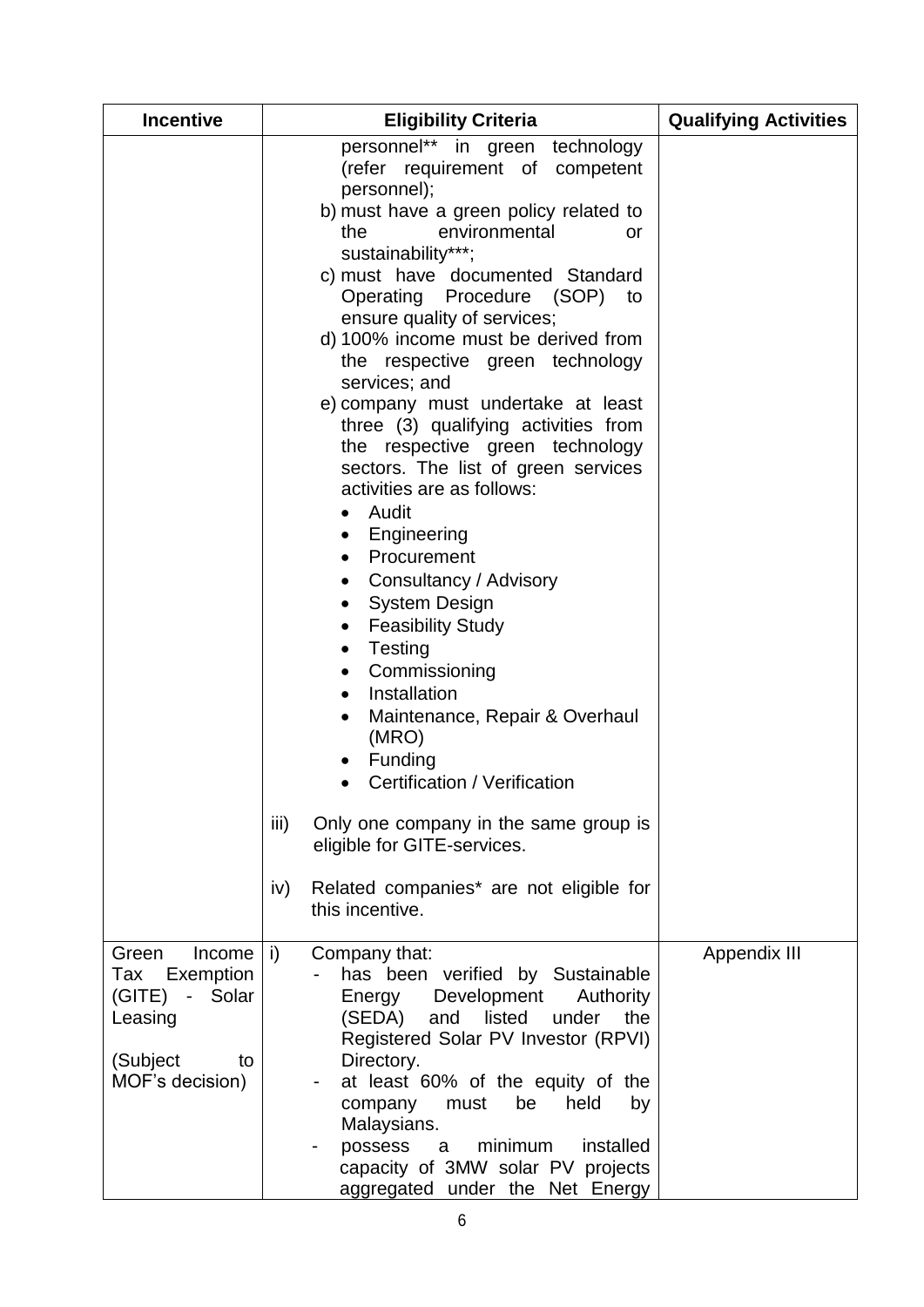| <b>Incentive</b> | <b>Eligibility Criteria</b>                                                                                                                                                                                                                                                                                                                                                                                                                                                     | <b>Qualifying Activities</b> |
|------------------|---------------------------------------------------------------------------------------------------------------------------------------------------------------------------------------------------------------------------------------------------------------------------------------------------------------------------------------------------------------------------------------------------------------------------------------------------------------------------------|------------------------------|
|                  | Metering (NEM) or Self-Consumption<br>(SelCo) Programme which<br>have<br>achieved<br>Commercial<br>Operation<br>Date.<br>(Company must submit application<br>form together with the verification<br>letter from SEDA)                                                                                                                                                                                                                                                           |                              |
|                  | ii)<br>Company must comply with all the<br>following criteria:<br>employs at least five (5) full-time<br>a)<br>employees working in Malaysia<br>including<br>at<br>least<br>two<br>(2)<br>competent personnel<br>in<br>green<br>technology**; and<br>b)<br>derives income from<br>sales of<br>activities.<br>electricity / leasing<br>Income derived from<br>activities<br>other than sales of electricity /<br>leasing activities is not eligible for<br>income tax exemption. |                              |
|                  | iii)<br>Assets must be incorporated in the RPVI<br>balance sheet.                                                                                                                                                                                                                                                                                                                                                                                                               |                              |
|                  | iv)<br>Only one company in the same group is<br>eligible for GITE-solar leasing. Related<br>companies* undertaking the same solar<br>leasing activity are not eligible for this<br>incentive.                                                                                                                                                                                                                                                                                   |                              |
|                  | Company which has undertaken GITE-<br>V)<br>solar leasing project(s) and has issued<br>the first invoice before application made<br>to MIDA is not eligible for this incentive.                                                                                                                                                                                                                                                                                                 |                              |

 *Note:*

*\*Under the PIA 1986, a related company is defined as a company where at least 20% of its issued share capital is owned (directly or indirectly) by another company.*

*\*\**Competent personnel is defined as those holding a certificate of competency as a service provider from professional body or qualification body/agency in the related field of green technology. The certificate must be recognised by MGTC.

*As for GITE-Services, requirements of Competent Personnel are as follows:*

- *a) must be certified by professional body or qualification body/agency;*
- *b) must be actively participating in the professional body or qualification body/agency with the updated CPD points as required by the respective qualification body/agency. Please refer attachment for detail of requirements;*
- *c) must be actively practising in the respective field or the registration/Continuing Professional Development (CPD) points with the professional bodies is up to date; and*
- *d) must be a permanent staff of the company.*

*\*\*\*Green Policy is a statement about the commitment to sustainability and environment management by the company.*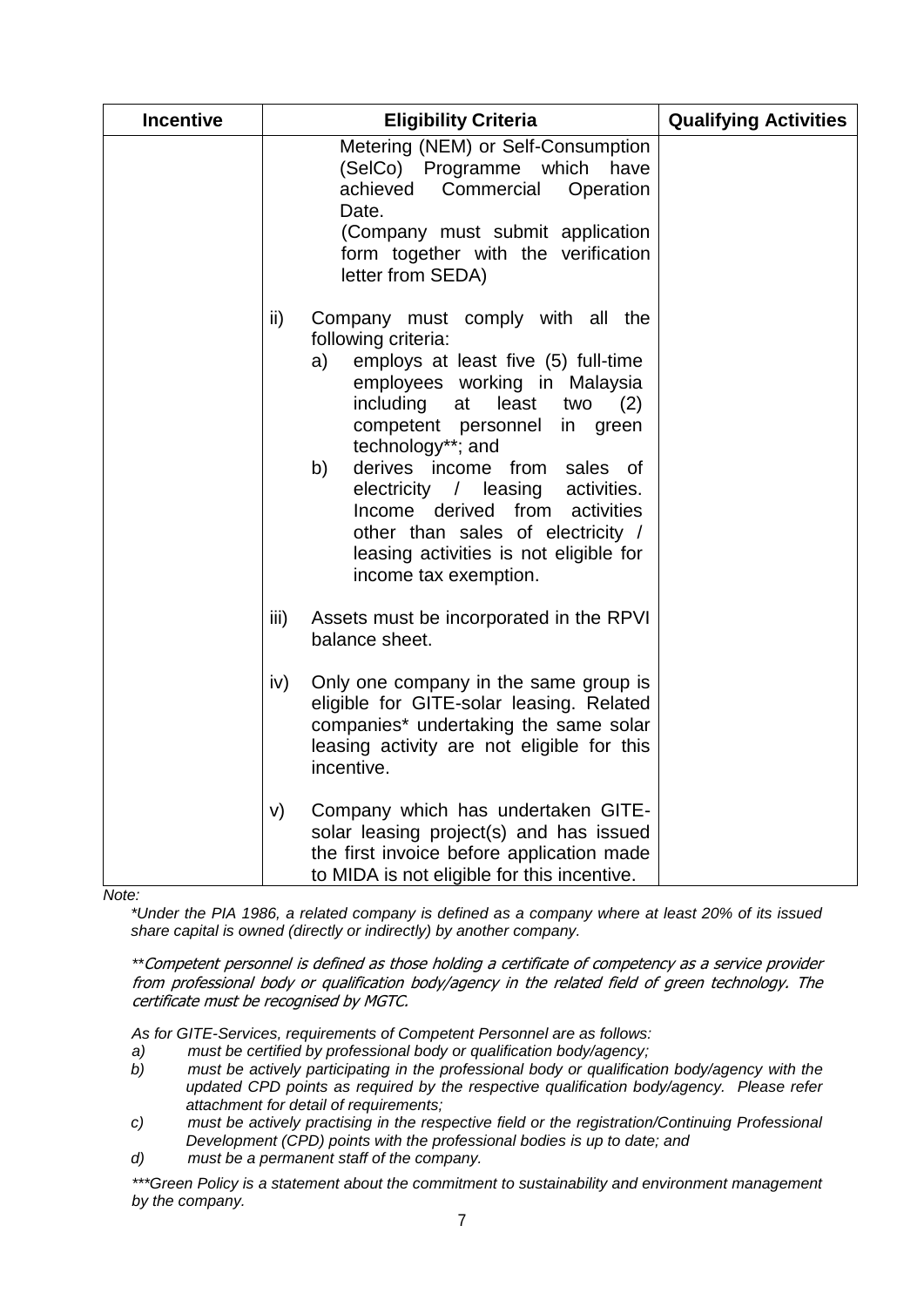- 3. GITE Services and GITE Solar Leasing are mutually exclusive where the company or its related company cannot enjoy both incentives within the same incentive period.
- 4. MGTC will verify the first qualifying capital expenditure incurred for GITA and first invoice for GITE-Services.
- 5. SEDA Malaysia will verify the first invoice for GITE-Solar Leasing.
- 6. Company must incur **adequate<sup>1</sup> amount of operating expenditure annually** in Malaysia to undertake the proposed green services / projects for business purposes. This operating expenditure should include local services for insurance, legal, banking, ICT and transportation; if those services could be sourced from local/domestic service providers. However, this amount shall not include the cost of goods sold, depreciation, interest on borrowings and expenses that are not directly involved in the company's proposed activities.

*Note: Green technology projects for own consumption is exempted from this condition.*

<sup>1</sup>*Proposals submitted by companies will be evaluated in detail by MIDA and will be deliberated in the National Committee on Investments (NCI) for decision.*

# **IV. MALAYSIA'S PARTICIPATION IN THE ORGANISATION FOR ECONOMIC COOPERATION AND DEVELOPMENT (OECD) TAXATION INITIATIVES**

- 1. Malaysia had joined the Inclusive Framework (IF*)* on Base Erosion and Profit Shifting (BEPS) in January 2017 and became a BEPS Associate under the IF. As a BEPS Associate and a member of the Forum on Harmful Tax Practices (FHTP), Malaysia has to comply with the 'Base Erosion Profit Shifting (BEPS) Action 5: Countering Harmful Tax Practices More Effectively, Taking into Account Transparency and Substance' Report.
- 2. Green Income Tax Exemption (GITE) is one of the incentives evaluated by the FHTP in 2017 and has been categorised under Non-IP Regime where companies must ensure substantial activity requirements are undertaken in the country to enjoy the incentive.
- 3. For Non-IP Regime, "substantial activities" are defined as having adequate number of full-time employees working in Malaysia with necessary qualifications and incurring adequate amount of operating expenditure to undertake green technology services / projects for business purposes in Malaysia.

# **V. EXTENSION OF THE INCENTIVE PERIOD**

# **GITA-Project**

• In Budget 2020, company which has made application prior to 1 January 2020 and has been approved incentive period of less than 3 years will be eligible for an extension from the date of earlier application received by MIDA.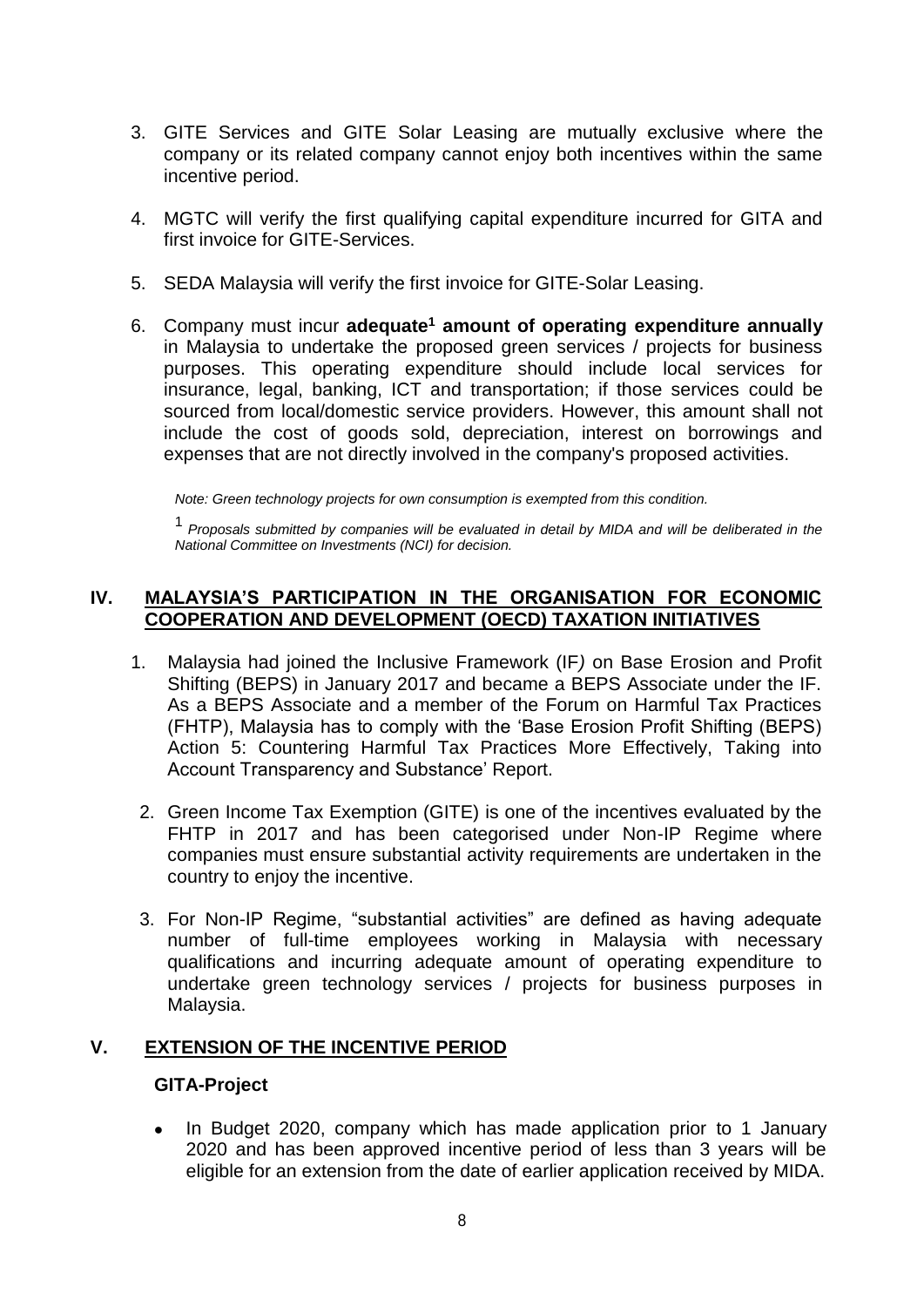• Companies that undertake investments for own consumption / project based that have fully incurred\* the capital expenditure before 1 January 2020 are not eligible for the extension.

\*Note:

Fully incurred means that the approved project is already in operation and/or generating renewable energy.

- Company which could not generate energy before or on the commencement date determined in the Approval Letter must obtain supporting documents (i.e. FiAH Certificate for Feed-in Tariff or Award Letter for Large Scale Solar Project) from relevant authorities upon submission to MIDA.
- Application for extension using GT/EXT form must be submitted to MIDA latest by **31 December 2020**.

# **VI. APPLICATION PROCEDURE**

- 1. Applications should be made online via MIDA e-TRANS portal at URL [https://investmalaysia.mida.gov.my.](https://investmalaysia.mida.gov.my/)
- 2. Application with incomplete information will not be accepted and will be returned to the company.
- 3. For further enquiries and clarification, please refer to:-

**Director** Green Technology Division Malaysian Investment Development Authority (MIDA) Tel. No. : (603) 2267 6669 Fax No. : (603) 2274 8470 Website : [www.mida.gov.my](http://www.mida.gov.my/)

Note:

Companies undertaking manufacturing activities with shareholders' funds of RM2.5 million and above or employing 75 or more full-time paid employees are required to apply for a Manufacturing Licence under the Industrial Coordination Act, 1975. Application should be made online via MIDA e-TRANS portal at URL [https://investmalaysia.mida.gov.my.](https://investmalaysia.mida.gov.my/)

4. Detailed guideline for the Green Technology Incentive can be accessed via MGTC website at www.mgtc.gov.my.

# **VII. EFFECTIVE DATE OF SUBMISSION OF APPLICATION**

This Guideline is applicable for application received by MIDA from **1 January 2020** until **31 December 2023**.

# **VIII. MECHANISM**

Green Technology Incentives to be considered by the National Committee on Investment (NCI) and provided under the Income Tax Act, 1967.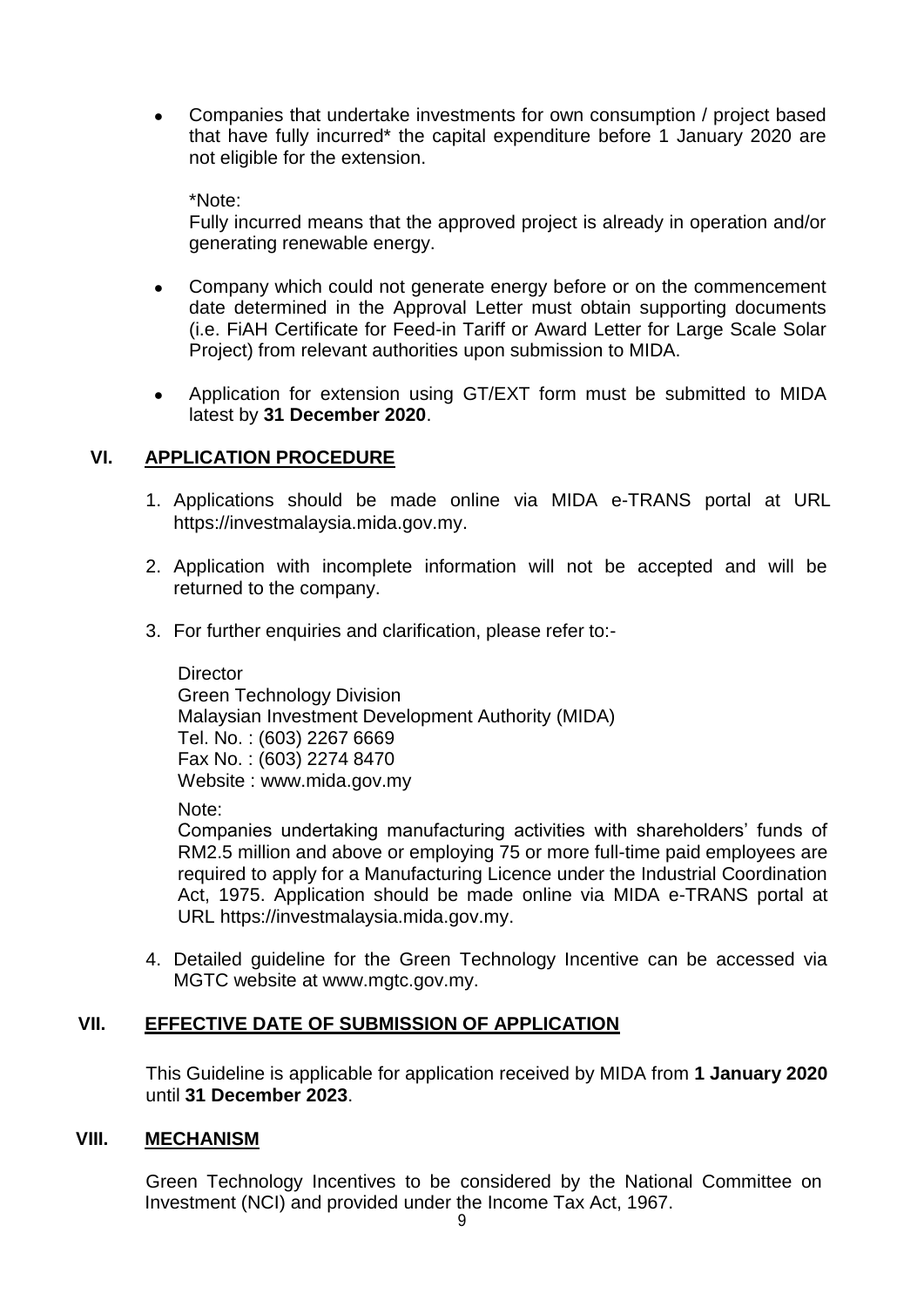# **IX. INCENTIVE UNDER THE MALAYSIAN GREEN TECHNOLOGY AND CLIMATE CHANGE CENTRE (MGTC)**

- 1. A company which purchases green technology assets listed in *MyHijau*  **Directory [\(www.greendirectory.my\)](http://www.greendirectory.my/)** is also eligible for **ITA of 100%** under the Malaysian Green Technology and Climate Change Centre (MGTC). The allowance can be offset against 70% of statutory income for each year of assessment.
- 2. Please refer to MGTC website at [www.greendirectory.my](http://www.greendirectory.my/) for the list of assets which have been certified as *MyHijau* by MGTC and approved by the MOF. For further enquiries, please contact MGTC at (603) 8921 0800.
- 3. Applications should be submitted to:

#### **Chief Executive Officer**

Malaysian Green Technology and Climate Change Centre (MGTC) No. 2 Jalan 9/10 Persiaran Usahawan Seksyen 9 43650 Bandar Baru Bangi Selangor Darul Ehsan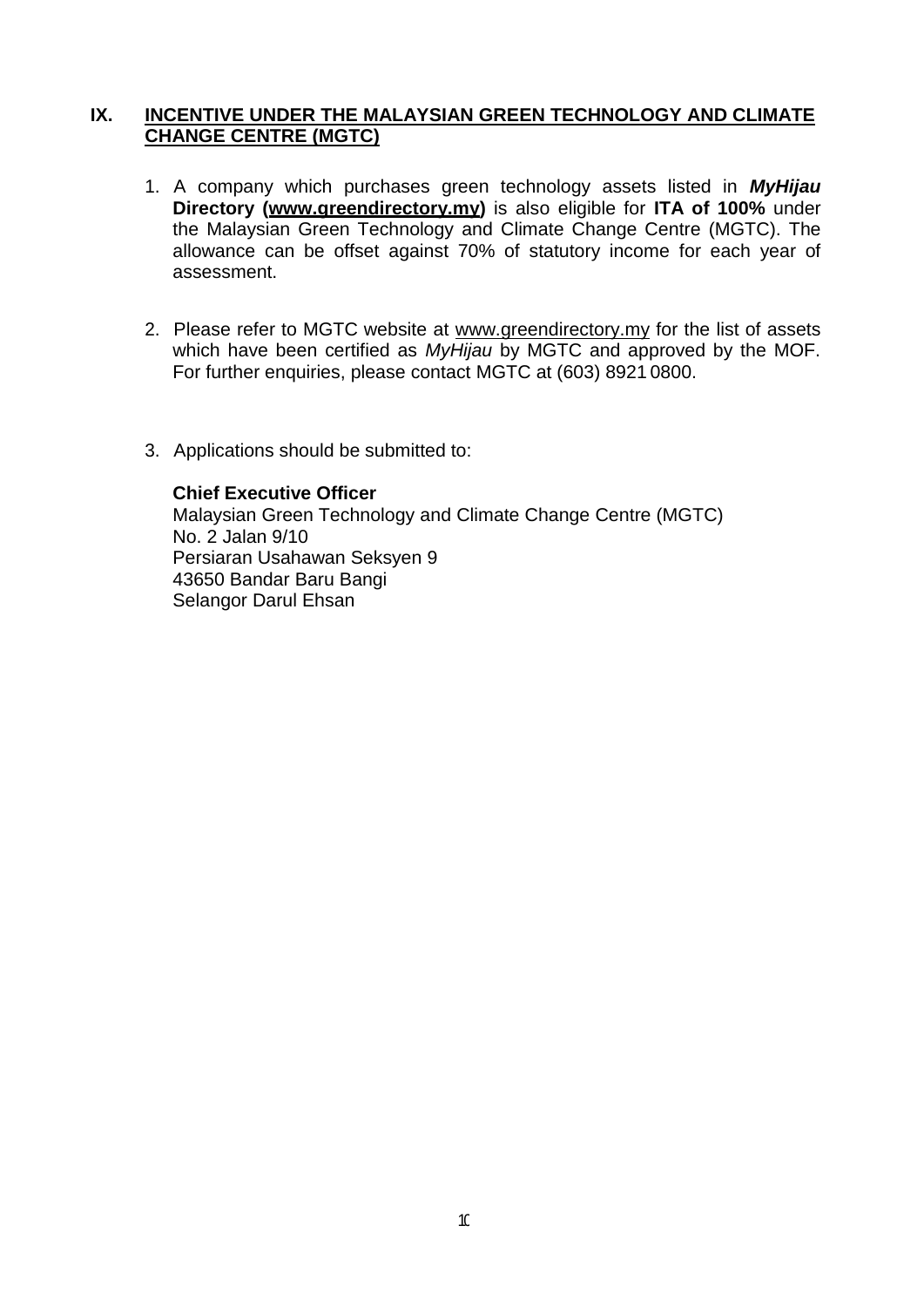# **GREEN TECHNOLOGY PROJECT**

# **No. Sector Qualifying Green Activities**

- 1. **Renewable Energy** Commercial and industrial business entities which undertake generation of energy in the form of electricity, steam, heat and chilled water using renewable energy resources such as:
	- a) Biomass
	- b) Biogas
	- c) Mini hydro
	- d) Geothermal
	- e) Solar power

Note: Projects which have been approved with Feed-in Tariff (FiT) for solar by the Sustainable Energy Development Authority (SEDA) are not eligible for the Investment Tax Allowance. Please refer to [www.seda.gov.my](http://www.seda.gov.my/) for information on renewable energy targets and generation by sources.

- 2. **Energy Efficiency** Companies investing in energy efficient equipment or technologies and invest in energy saving equipment.
- 3. **Green Building** Building owners of the commercial / industrial building that have obtained Provisional Green Building Certificate (e.g. Design Assessment, Actual Assessment, etc.) from locally developed rating tool/certification body approved by the Government.
- 4. **Green Data Centre** Companies that purchase any energy efficient product or solution for data centre that have obtained Provisional Green Building Certificate (e.g. Design Assessment, Actual Assessment, etc.) from locally developed rating tool/certification body approved by the Government.
- 5. **Integrated Management** Waste Companies which undertake / invest in waste recycling or waste recovery or waste treatment and additional activities such as composting or storage or collection or disposal.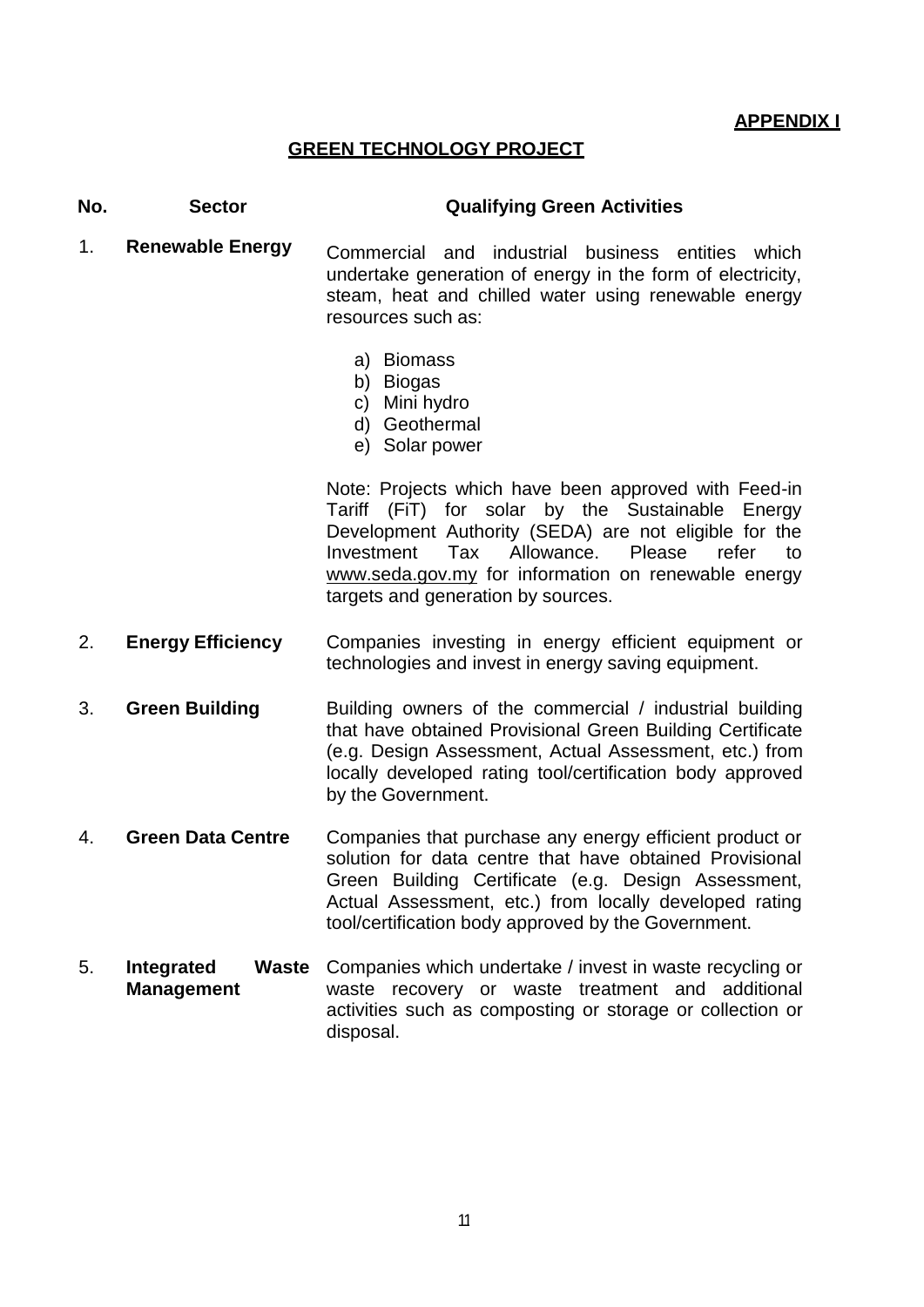# **APPENDIX II**

# **GREEN TECHNOLOGY SERVICES**

| No. | <b>Sector</b>                                         | <b>Qualifying Green Services Activities</b>                                                                                                                                                                                                                                 |
|-----|-------------------------------------------------------|-----------------------------------------------------------------------------------------------------------------------------------------------------------------------------------------------------------------------------------------------------------------------------|
| 1.  | <b>Renewable Energy</b>                               | Services related to system design and feasibility study,<br>advisory and consultancy, testing and commissioning.                                                                                                                                                            |
| 2.  | <b>Energy Efficiency</b>                              | Services related to advisory and consultancy, energy<br>audit and management, measurement and verification,<br>testing and commissioning.                                                                                                                                   |
| 3.  | <b>Electric Vehicle (EV)</b>                          | a) Services related to installation, maintenance and<br>repair of EV charging equipment, infrastructure<br>and EV charging station.<br>b) Services related to operation of the EV charging<br>station.<br>c) Services related to maintenance, repair and overhaul<br>of EV. |
| 4.  | <b>Green Building</b>                                 | Services related to testing and commissioning of green<br>building equipment and system, and services related to<br>green building design and consultancy services.                                                                                                         |
| 5.  | <b>Green Data Centre</b>                              | Services related to system design and feasibility study,<br>advisory and consultancy, testing and commissioning of<br>green data centre or ICT infrastructure.                                                                                                              |
| 6.  | <b>Green Certification and</b><br><b>Verification</b> | Services related to green certifications of products,<br>equipment and buildings.                                                                                                                                                                                           |
| 7.  | <b>Green Township</b>                                 | Services related to advisory and consultancy, design and<br>feasibility study in Green township and low carbon cities<br>planning.                                                                                                                                          |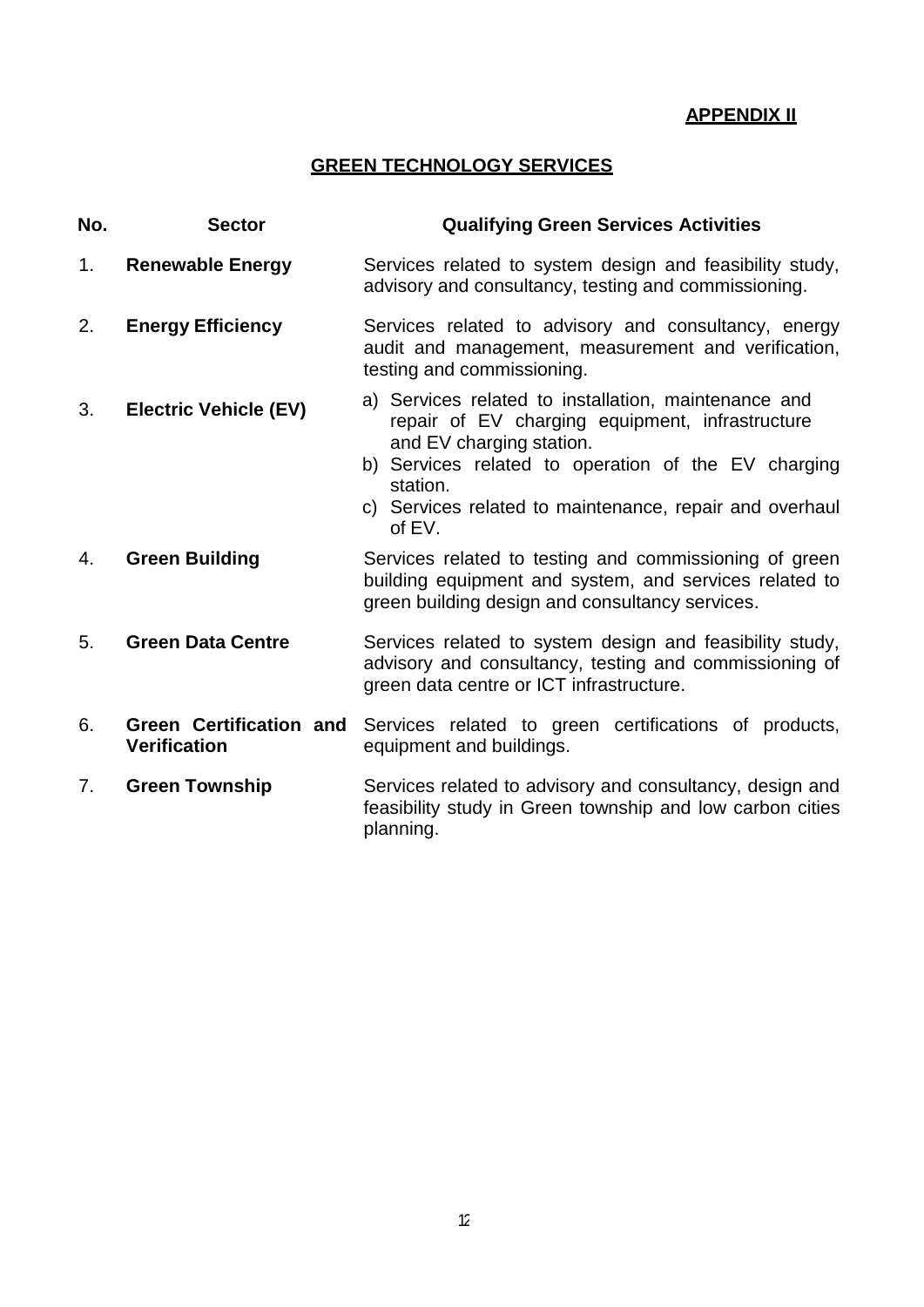#### **APPENDIX III**

# **GREEN TECHNOLOGY SERVICES – SOLAR LEASING**

**No. Sector Activities** 

1. **Renewable Energy (Solar PV)** Leasing services related to implementation of NEM project and other services to support the lease contract i.e. financing, design, engineering, procurement, construction, installation, testing, commissioning and operation and maintenance.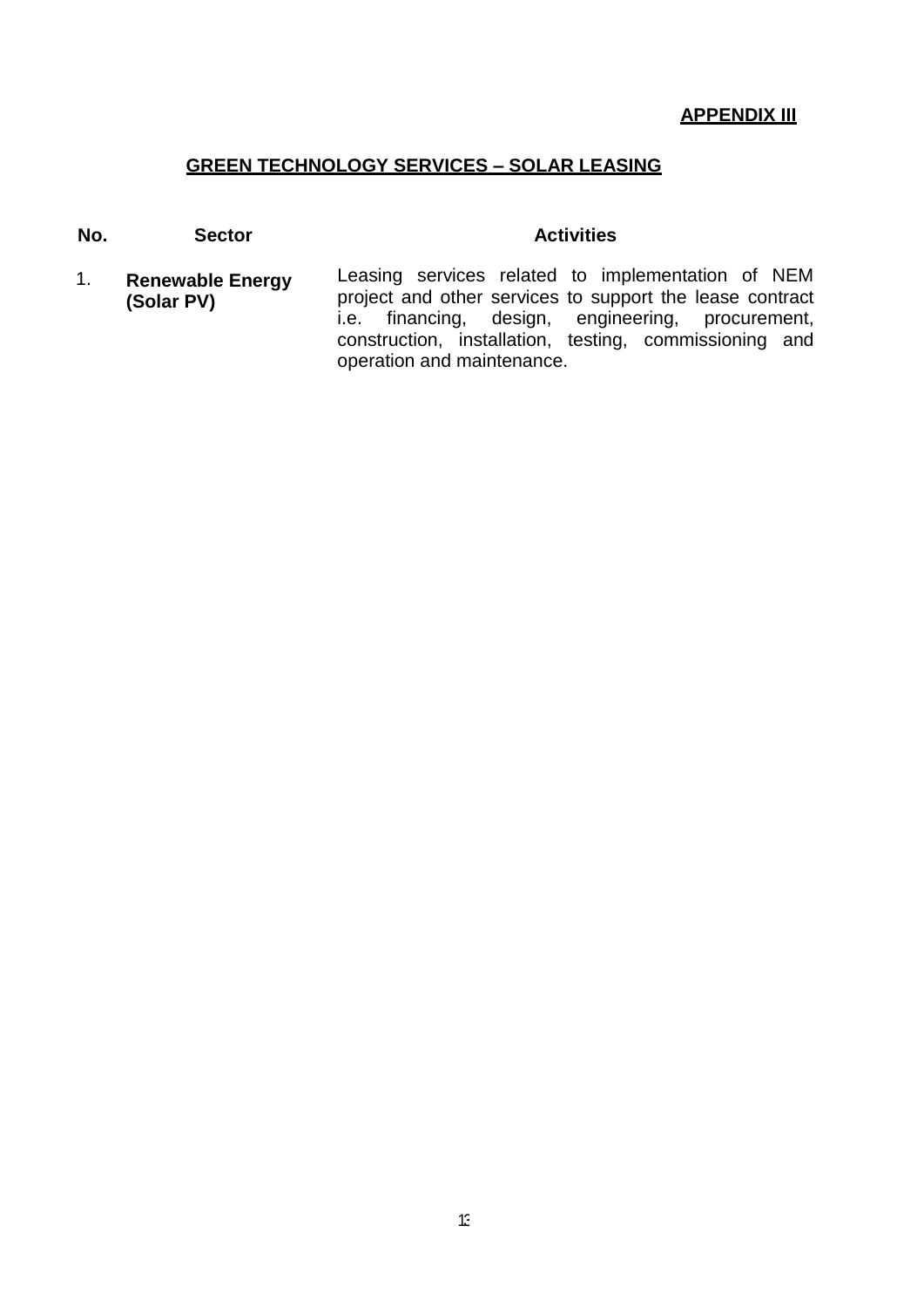# **ATTACHMENT**

# **Information on Requirement of Competent Personnel**

| No.          | Qualifying<br><b>Services</b> | Sub-<br>sector | <b>Requirement</b>     | <b>Remarks</b>                                                                                                                                                                                                                                                                                                                                                                                                                                                                                                                                                                                                                                                                                                           |
|--------------|-------------------------------|----------------|------------------------|--------------------------------------------------------------------------------------------------------------------------------------------------------------------------------------------------------------------------------------------------------------------------------------------------------------------------------------------------------------------------------------------------------------------------------------------------------------------------------------------------------------------------------------------------------------------------------------------------------------------------------------------------------------------------------------------------------------------------|
| 1.           | Renewable<br>Energy           | Solar          | <b>CPD Hours</b>       | GCPV QP: 8 hours<br>Wireman & Chargeman: NA                                                                                                                                                                                                                                                                                                                                                                                                                                                                                                                                                                                                                                                                              |
|              |                               |                | Workshop &<br>Training | Related to Solar PV / technologies<br>(CDP for GCPV Design QPs - SEDA Malaysia)                                                                                                                                                                                                                                                                                                                                                                                                                                                                                                                                                                                                                                          |
|              |                               |                | Certificate            | Certificate of Competency for SEDA Malaysia Grid-<br>$\bullet$<br><b>Connected Photovoltaic Systems Design Course</b><br>Certificate of Competency for SEDA Malaysia Off-<br>$\bullet$<br><b>Grid Photovoltaic Systems Design Course</b><br>Certificate of Competency for SEDA Malaysia Grid-<br>$\bullet$<br>Connected Solar<br>Photovoltaic (PV) Systems<br><b>Installation and Maintenance</b><br>Certificate of Competency for The Design and<br>$\bullet$<br>Installation of Grid-Connected Photovoltaic System<br><b>Training Course</b><br>Certificate of Competency for Grid-Connected<br>$\bullet$<br>Photovoltaic System for Wireman and Chargeman<br>Certificate of Perakuan Kekompetenan Sebagai<br>Pendawai |
|              |                               | <b>Biogas</b>  | <b>CPD Hours</b>       | <b>NA</b><br>Registered with Professional Body e.g., BEM/ IEM /<br>٠<br><b>MBOT</b>                                                                                                                                                                                                                                                                                                                                                                                                                                                                                                                                                                                                                                      |
|              |                               |                | Workshop &<br>Training | Training on Operation and Maintenance of Biogas<br><b>Power Plant</b>                                                                                                                                                                                                                                                                                                                                                                                                                                                                                                                                                                                                                                                    |
|              |                               |                | Certificate            | Certificate of Participation on 5 days Training for<br>$\bullet$<br>Operation and Maintenance of Biogas Plant                                                                                                                                                                                                                                                                                                                                                                                                                                                                                                                                                                                                            |
| 2.<br>Energy | Efficiency                    |                | <b>CPD Hours</b>       | Pengurus Tenaga Elektrik Berdaftar (REEM): 8 credits<br>in program endorsed by Energy Commission related to<br>efficient management of energy.<br>Energy Manager (CEM): NA<br>List of Providers:<br>Energy Commission - Energy Efficiency (st.gov.my)                                                                                                                                                                                                                                                                                                                                                                                                                                                                    |
|              |                               |                | Workshop &<br>Training | List of Programmes:<br>Energy Commission - Energy Efficiency (st.gov.my) or<br>any training/ workshop related to the field                                                                                                                                                                                                                                                                                                                                                                                                                                                                                                                                                                                               |
|              |                               |                | Certificate            | Certificate of Perakuan<br>Pendaftaran<br>Sebagai<br>$\bullet$<br>Pengurus Tenaga Elektrik<br>Letter of Pembaharuan<br>Pendaftaran<br>Sebagai<br>$\bullet$<br>Pengurus Tenaga Elektrik<br>Certificate of Certified Energy Auditor<br>٠<br>Certificate of Certified Energy Auditor - CEA<br>٠<br>Certificate of Attendance for 4-Days Expert Course<br>٠<br>on Energy Efficiency and Solar Thermal<br>1<br>Technology                                                                                                                                                                                                                                                                                                     |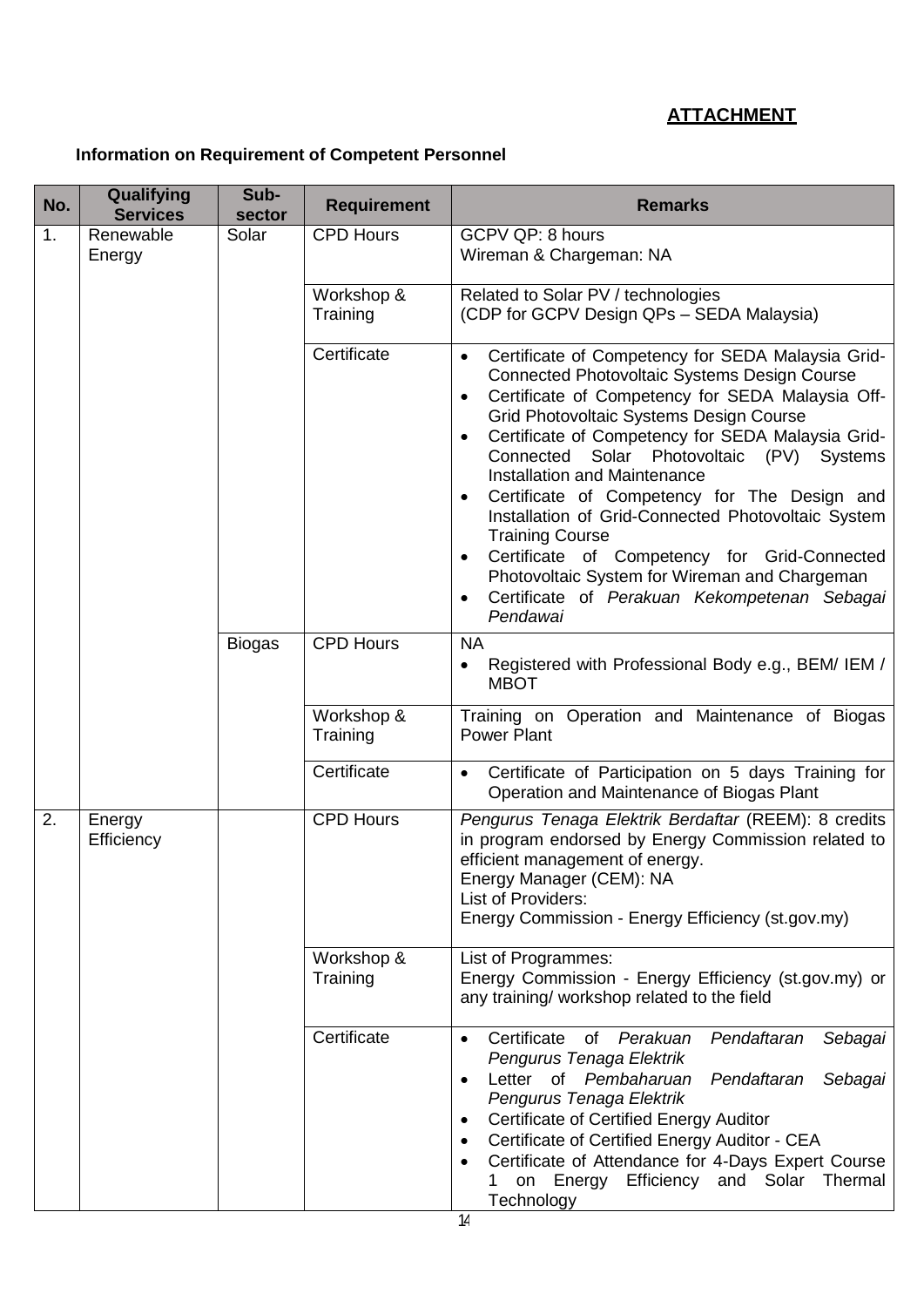|    |                         |                        | Certificate of Attendance for 4-Days Expert Course<br>2 on Energy Efficiency and Solar Thermal<br>Technology<br>Certificate of Certified Energy Manager<br>٠<br>Certificate of Perakuan Kekompetenan Sebagai<br>$\bullet$<br>Jurutera Elektrik Kompeten<br>Certificate of Perakuan Kekompetenan Sebagai<br>Penjaga Jentera<br>Certificate of Certified Professional In Measurement<br>and Verification<br>Certificate of Attendance for Mitigation of Power<br>$\bullet$<br>Quality Issues with Uninterruptible Power Supply<br>(UPS)<br>Certificate of Attendance for Short Course on<br>Efficient<br>Management in Commercial<br>Energy<br><b>Building</b><br>Certificate of Registration of Professional Engineer<br>with Practising Certificate |
|----|-------------------------|------------------------|-----------------------------------------------------------------------------------------------------------------------------------------------------------------------------------------------------------------------------------------------------------------------------------------------------------------------------------------------------------------------------------------------------------------------------------------------------------------------------------------------------------------------------------------------------------------------------------------------------------------------------------------------------------------------------------------------------------------------------------------------------|
| 3. | <b>Electric Vehicle</b> | <b>CPD Hours</b>       | <b>NA</b><br>Registered with Professional Body e.g., BEM/ IEM /<br><b>MBOT</b>                                                                                                                                                                                                                                                                                                                                                                                                                                                                                                                                                                                                                                                                      |
|    |                         | Workshop &<br>Training | Attended workshop and trainings related to the EV                                                                                                                                                                                                                                                                                                                                                                                                                                                                                                                                                                                                                                                                                                   |
|    |                         | Certificate            | Certificate of Competency PW4 on electrical installation<br>from Energy Commission                                                                                                                                                                                                                                                                                                                                                                                                                                                                                                                                                                                                                                                                  |
| 4. | <b>Green Building</b>   | <b>CPD Hours</b>       | 10 Points                                                                                                                                                                                                                                                                                                                                                                                                                                                                                                                                                                                                                                                                                                                                           |
|    |                         | Workshop &<br>Training | Attended workshop and trainings related to the Green<br>Building e.g.,<br>(MGTC)<br>1. Malaysia<br>Green<br><b>Building</b><br>Council<br>(http://www.mgbc.org.my/category/events/)<br>2. Pertubuhan Arkitek Malaysia<br>(PAM)<br>(http://www.pam.org.my/professional-<br>practice/continuing-professional-development/cpd-<br>seminar-notes.html)<br>3. The Institution of Engineers,<br>Malaysia<br>(IEM)<br>(https://www.myiem.org.my/content/technical_divisio<br>$n-12.aspx)$<br>4. Association of Consulting Engineers<br>Malaysia<br>(ACEM) (https://www.acem.com.my/event/)<br>5. ASHRAE<br>Malaysia<br>Chapter<br>(https://www.ashrae.org.my/news-events/)                                                                                 |
|    |                         | Certificate            | Certificate of Registration of GBI Facilitator<br>$\bullet$<br>Certificate of Competent GBI Commissioning<br>$\bullet$<br>Specialist (CxS)<br>Certificate of Certified GreenRE Manager<br>٠<br>Certificate of Successful Completion in Certification<br>$\bullet$<br><b>Course for Green Mark Managers</b><br>Certificate of Certified Green Mark Professional<br>$\bullet$<br>Certificate of Attained the Designation of LEED AP<br>Building Design + Construction<br>Certificate of LEED Green Associate                                                                                                                                                                                                                                          |